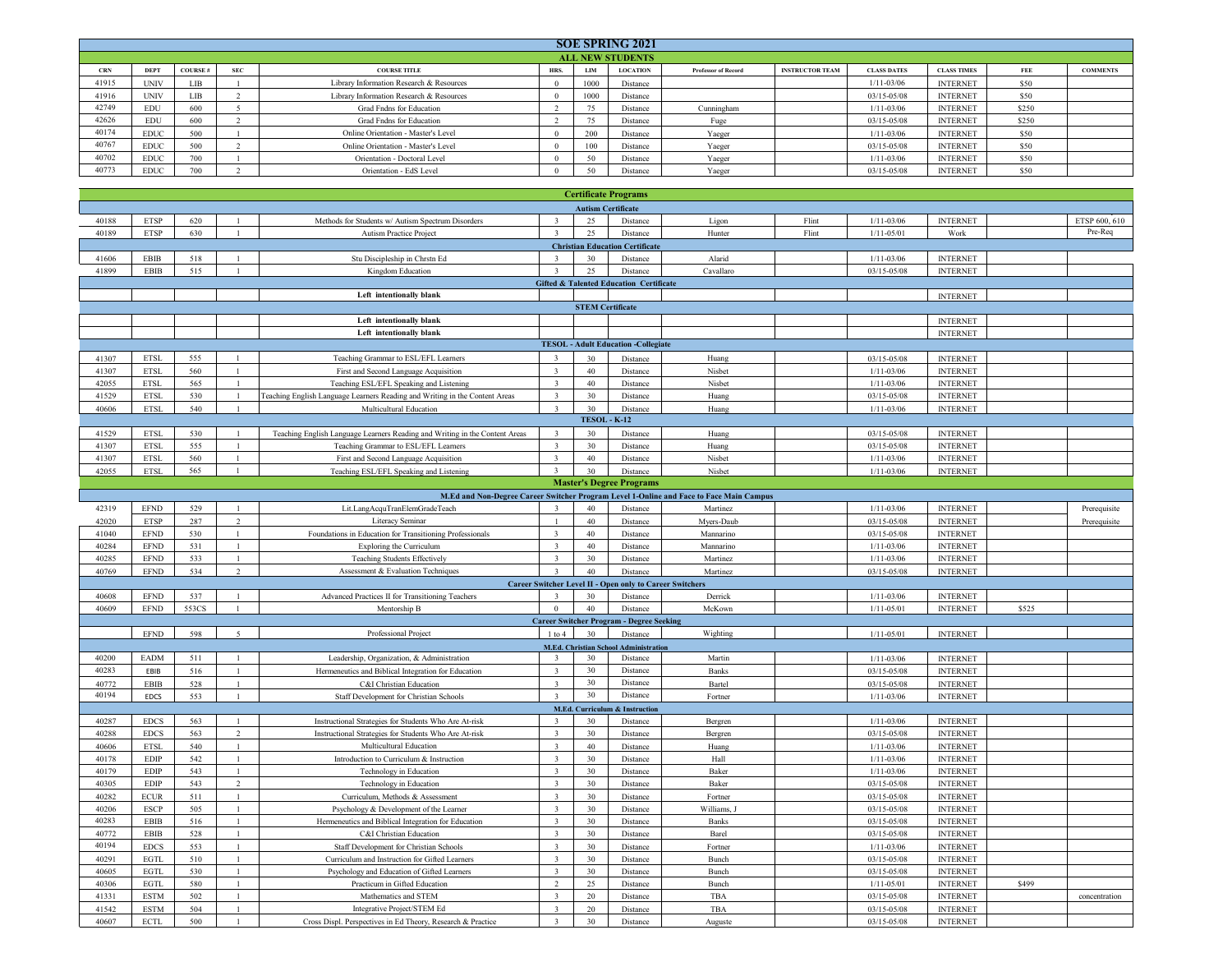| 40282                            | $\ensuremath{\mathsf{ECUR}}$                              | 511            |                                  | Curriculum, Methods & Assessment                                                                                     | $\overline{3}$                            | 30                     | Distance                                   | Fortner                                                                                     |                  | 03/15-05/08                      | <b>INTERNET</b>                    |       |                   |
|----------------------------------|-----------------------------------------------------------|----------------|----------------------------------|----------------------------------------------------------------------------------------------------------------------|-------------------------------------------|------------------------|--------------------------------------------|---------------------------------------------------------------------------------------------|------------------|----------------------------------|------------------------------------|-------|-------------------|
| <b>Discipleship for Ministry</b> |                                                           |                |                                  |                                                                                                                      |                                           |                        |                                            |                                                                                             |                  |                                  |                                    |       |                   |
| 40200                            | <b>EADM</b>                                               | 511            | $\overline{1}$                   | Leadership, Organization, & Administration                                                                           | $\overline{3}$                            | 30                     | Distance                                   | Martin                                                                                      |                  | $1/11 - 03/06$                   | <b>INTERNET</b>                    |       |                   |
| 40283                            | <b>EBIB</b>                                               | 516            | $\overline{1}$                   | Hermeneutics and Biblical Integration for Education                                                                  | $\overline{\mathbf{3}}$                   | 30                     | Distance                                   | Banks                                                                                       |                  | 03/15-05/08                      | <b>INTERNET</b>                    |       |                   |
| 40772                            | EBIB                                                      | 528            | 1                                | C&I Christian Education                                                                                              | $\overline{\mathbf{3}}$                   | 30                     | Distance                                   | Bartel                                                                                      |                  | 03/15-05/08                      | <b>INTERNET</b>                    |       |                   |
| 40194                            | <b>EDCS</b>                                               | 553            | $\overline{1}$                   | Staff Development for Christian Schools                                                                              | $\overline{3}$                            | 30                     | Distance                                   | Fortner                                                                                     |                  | $1/11 - 03/06$                   | <b>INTERNET</b>                    |       |                   |
| <b>Educational Leadership</b>    |                                                           |                |                                  |                                                                                                                      |                                           |                        |                                            |                                                                                             |                  |                                  |                                    |       |                   |
| 40200                            | <b>EADM</b>                                               | 511            | $\mathbf{1}$                     | Leadership, Organization, & Administration                                                                           | $\overline{\mathbf{3}}$                   | 30                     | Distance                                   | Martin                                                                                      |                  | $1/11 - 03/06$                   | <b>INTERNET</b>                    |       |                   |
| 40186                            | <b>EADM</b>                                               | 536            |                                  | Personnel Management/Development                                                                                     | $\overline{\mathbf{3}}$                   | 30                     | Distance                                   | Brown                                                                                       |                  | 03/15-05/08                      | <b>INTERNET</b>                    |       |                   |
| 41992<br>40199                   | <b>EADM</b><br><b>EADM</b>                                | 538<br>540     | $\mathbf{1}$                     | School Law<br>School & Community Relations                                                                           | 5<br>$\overline{\mathbf{3}}$              | $\overline{3}$<br>30   | Distance                                   | Koonce<br>Hill                                                                              |                  | $1/11 - 03/06$<br>$1/11 - 03/06$ | <b>INTERNET</b><br><b>INTERNET</b> |       |                   |
| 40603                            | <b>EADM</b>                                               | 595B           |                                  | Principal Internship                                                                                                 | $\overline{2}$                            | 30                     | Distance<br>Distance                       | Hill                                                                                        |                  | $1/11 - 05/01$                   | <b>INTERNET</b>                    |       |                   |
| 40202                            | <b>EADM</b>                                               | 596            |                                  | School Leaders Licensure Assessment Test Prep                                                                        | $\overline{2}$                            | 30                     | Distance                                   | Clark                                                                                       |                  | $1/11 - 05/01$                   | <b>INTERNET</b>                    |       |                   |
| 42728                            | <b>EADM</b>                                               | 594            | -1                               | Internship-Administrative                                                                                            | $\overline{\mathbf{3}}$                   | 30                     | Distance                                   | Hill                                                                                        |                  |                                  |                                    |       |                   |
| 40203                            | <b>EADM</b>                                               | 598            |                                  | Professional Leadership Project                                                                                      | $\overline{2}$                            | 30                     | Distance                                   | Koonce                                                                                      |                  | $1/11 - 05/01$                   | <b>INTERNET</b>                    |       |                   |
| Elementary<br><b>Education</b>   |                                                           |                |                                  |                                                                                                                      |                                           |                        |                                            |                                                                                             |                  |                                  |                                    |       |                   |
| 41039                            | <b>EFND</b>                                               | 505            | $\mathbf{1}$                     | Teaching Reading and Language Arts                                                                                   | $\overline{3}$                            | 10                     | Distance                                   | Martinez                                                                                    |                  | $1/11 - 03/06$                   | <b>INTERNET</b>                    |       | <b>UED 405</b>    |
| 42308                            | <b>EELM</b>                                               | 505            |                                  | Teaching Social Studies & Tech                                                                                       | $\overline{\mathbf{3}}$                   | 10                     | Distance                                   | tBA                                                                                         |                  | $1/11 - 03/06$                   | <b>INTERNET</b>                    |       |                   |
| 40784                            | <b>ETLC</b>                                               | 541            |                                  | Child and Adolescent Growth and Development                                                                          | $\overline{\mathbf{3}}$                   | 10                     | Distance                                   | Gould                                                                                       |                  | 03/15-05/08                      | <b>INTERNET</b>                    |       | <b>UED 441-02</b> |
| 42305                            | <b>ESTM</b>                                               | 510            | $\mathbf{1}$                     | Teaching Science & Technology                                                                                        | $\overline{\mathbf{3}}$                   | 20                     | Distance                                   | TBA                                                                                         |                  | 03/15-05/08                      | <b>INTERNET</b>                    |       |                   |
| 42306                            | <b>ESTM</b>                                               | 520            |                                  | Teaching Math & Technology                                                                                           | $\overline{\mathbf{3}}$                   | 20                     | Distance                                   | TBA                                                                                         |                  | $1/11 - 03/06$                   | <b>INTERNET</b>                    |       |                   |
| 40775                            | <b>EFND</b>                                               | 508            |                                  | Teaching Reading in the Elementary Grades                                                                            | $\overline{\mathbf{3}}$                   | $10\,$                 | Distance                                   | Martinez                                                                                    |                  | 03/15-05/08                      | <b>INTERNET</b>                    |       | <b>UED 408</b>    |
| 40197                            | <b>EFND</b>                                               | 504            | $\mathbf{1}$                     | <b>Character Education</b>                                                                                           | $\overline{\mathbf{3}}$                   | $10\,$                 | Distance                                   | Fortner                                                                                     |                  | $1/11 - 03/06$                   | <b>INTERNET</b>                    |       |                   |
| 41332                            | <b>EFND</b>                                               | 595            | -1                               | Field Experience/Student Teaching                                                                                    | 6                                         | 10                     | Distance                                   | Gould                                                                                       |                  | $1/11 - 05/01$                   | <b>INTERNET</b>                    |       | <b>UED 495</b>    |
|                                  |                                                           |                | $\overline{1}$                   |                                                                                                                      | $\overline{3}$                            | 30                     |                                            | M.Ed. Individualized Degree Program - Please consult with advisor for other course options. |                  |                                  |                                    |       |                   |
| 40196<br>40177                   | <b>EDIP</b><br><b>EDIP</b>                                | 540<br>541     |                                  | Philosophical Foundations in Education<br>Developmental Leadership                                                   | $\overline{\mathbf{3}}$                   | 30                     | Distance<br>Distance                       | Kirnan<br>Goldman                                                                           |                  | 03/15-05/08<br>$1/11 - 03/06$    | <b>INTERNET</b><br><b>INTERNET</b> |       |                   |
| 40178                            | <b>EDIP</b>                                               | 542            | $\overline{1}$                   | Intro to Curriculum & Instruction                                                                                    | $\overline{\mathbf{3}}$                   | 30                     | Distance                                   | Hall                                                                                        |                  | $1/11 - 03/06$                   | <b>INTERNET</b>                    |       |                   |
| 40179                            | <b>EDIP</b>                                               | 543            | $\overline{1}$                   | Technology in Education                                                                                              | $\overline{\mathbf{3}}$                   | $30\,$                 | Distance                                   | Baker                                                                                       |                  | $1/11 - 03/06$                   | <b>INTERNET</b>                    |       |                   |
| 40305                            | <b>EDIP</b>                                               | 543            | $\overline{2}$                   | Technology in Education                                                                                              | $\overline{\mathbf{3}}$                   | 30                     | Distance                                   | Baker                                                                                       |                  | 03/15-05/08                      | <b>INTERNET</b>                    |       |                   |
|                                  | <b>EFND</b>                                               | 598            | $\overline{4}$                   | Professional Project                                                                                                 | $1$ to $4$                                | 30                     | Distance                                   | Ledford                                                                                     |                  | $1/11 - 05/01$                   | <b>INTERNET</b>                    |       |                   |
|                                  | M.Ed. Individualized with Ed Therapy Concentration (NILD) |                |                                  |                                                                                                                      |                                           |                        |                                            |                                                                                             |                  |                                  |                                    |       |                   |
| 40196                            | <b>EDIP</b>                                               | 540            | $\overline{1}$                   | Philosophical Foundations in Education                                                                               | $\overline{3}$                            | 30                     | Distance                                   | Kirnan                                                                                      |                  | 03/15-05/08                      | <b>INTERNET</b>                    |       |                   |
| 40178                            | <b>EDIP</b>                                               | 542            |                                  | Intro to Curriculum & Instruction                                                                                    | $\overline{\mathbf{3}}$                   | 30                     | Distance                                   | Hall                                                                                        |                  | $1/11 - 03/06$                   | <b>INTERNET</b>                    |       |                   |
| 40179                            | <b>EDIP</b>                                               | 543            | $\mathbf{1}$                     | Technology in Education                                                                                              | $\overline{\mathbf{3}}$                   | 30                     | Distance                                   | Baker                                                                                       |                  | $1/11 - 03/06$                   | <b>INTERNET</b>                    |       |                   |
| 40266                            | <b>EDLD</b>                                               | 595            | $\mathbf{1}$                     | Internship                                                                                                           | $\overline{2}$                            | 30                     | Distance                                   | Winget                                                                                      |                  | $1/11 - 05/01$                   | <b>INTERNET</b>                    |       | registration only |
| 40267                            | <b>EDLD</b>                                               | 585            |                                  | Field Experience                                                                                                     |                                           | 30                     | Distance                                   | Winget                                                                                      |                  | $1/11 - 05/01$                   | <b>INTERNET</b>                    |       | registration only |
|                                  | <b>EFND</b>                                               | 598            | 6                                | Professional Project                                                                                                 | $1$ to $4$                                | 30                     | Distance                                   | Winget                                                                                      |                  |                                  | <b>INTERNET</b>                    |       |                   |
| 41798                            | <b>ETEC</b>                                               | 510            |                                  |                                                                                                                      | $\mathbf{R}$                              | 30                     | <b>Instructional Design and Technology</b> |                                                                                             |                  | 03/15-05/08                      | <b>INTERNET</b>                    |       |                   |
| 41535                            | <b>ETEC</b>                                               | 515            | $\mathbf{1}$                     | ProgAppDev&Entrepreneur in Edu<br>Multimedia Design & Evaluation of Instructional Materials                          | $\overline{\mathbf{3}}$                   | 30                     | Distance<br>Distance                       | Mills<br>Mills                                                                              |                  | $1/11 - 03/06$                   | <b>INTERNET</b>                    |       |                   |
| 40179                            | <b>EDIP</b>                                               | 543            | $\mathbf{1}$                     | Technology in Education                                                                                              | $\overline{\mathbf{3}}$                   | 30                     | Distance                                   | Baker                                                                                       |                  | $1/11 - 03/06$                   | <b>INTERNET</b>                    |       |                   |
| 40179                            | <b>EDIP</b>                                               | 543            |                                  | Technology in Education                                                                                              | $\overline{\mathbf{3}}$                   | 30                     | Distance                                   | Baker                                                                                       |                  | $1/11 - 03/06$                   | <b>INTERNET</b>                    |       |                   |
|                                  |                                                           |                |                                  |                                                                                                                      |                                           |                        |                                            | M.Ed. K-12 Special Education Program and Reading Specialist                                 |                  |                                  |                                    |       |                   |
| 40222                            | <b>ETSP</b>                                               | 501            | $\mathbf{1}$                     | Faith Integration Assessment                                                                                         |                                           | 40                     | Distance                                   | Hunter                                                                                      |                  | $1/11 - 03/06$                   | <b>INTERNET</b>                    |       |                   |
| 40180                            | <b>ETSP</b>                                               | 550            |                                  | Legal Aspects and Foundations of Special Education                                                                   | $\overline{\mathbf{3}}$                   | 30                     | Distance                                   | Myers-Daub                                                                                  |                  | $1/11 - 03/06$                   | <b>INTERNET</b>                    |       |                   |
| 40181                            | <b>ETSP</b>                                               | 551            |                                  | Characteristics of Students with Disabilities                                                                        | $\overline{\mathbf{3}}$                   | 25                     | Distance                                   | Hunter                                                                                      | Cumpston         | 03/15-05/08                      | <b>INTERNET</b>                    |       |                   |
| 40182                            | <b>ETSP</b>                                               | 552            | $\overline{1}$                   | Behavior Management & Social Skills                                                                                  | $\overline{\mathbf{3}}$                   | 20                     | Distance                                   | Cumpston                                                                                    |                  | 03/15-05/08                      | <b>INTERNET</b>                    |       |                   |
| 40183                            | <b>ETSP</b>                                               | 553            | $\mathbf{1}$                     | Language Acquisition & the Communicative Arts                                                                        | $\overline{3}$                            | 30                     | Distance                                   | Hunter                                                                                      | Thompson         | $1/11 - 03/06$                   | <b>INTERNET</b>                    |       |                   |
| 40184                            | <b>ETSP</b>                                               | 554            |                                  | Assessing & Teaching Reading of Narrative & Expository Texts                                                         | $\overline{4}$                            | 30                     | Distance                                   | Harris                                                                                      |                  | 03/15-05/08                      | <b>INTERNET</b>                    |       |                   |
| 40185                            | <b>ETSP</b>                                               | 555            | 2                                | Collaboration & Consultation                                                                                         | $\overline{\mathbf{3}}$                   | 25                     | Distance                                   | Lee                                                                                         |                  | 03/15-05/08                      | <b>INTERNET</b>                    |       |                   |
| 40307                            | <b>ETSP</b>                                               | 556            | $\overline{1}$                   | Assessing & Teaching Mathematics to Students with Special Needs                                                      | $\overline{3}$<br>$\overline{\mathbf{3}}$ | 25                     | Distance                                   | Ledford                                                                                     |                  | $1/11 - 03/06$                   | <b>INTERNET</b><br><b>INTERNET</b> |       |                   |
| 40225<br>40265                   | <b>ETSP</b><br><b>ETSP</b>                                | 570<br>574     |                                  | Instructional Methods for Students with Disabilities<br>K-12 Reading Assessment and Instruction Across Content Areas | $\overline{\mathbf{3}}$                   | 25<br>20               | Distance<br>Distance                       | McDowell<br>Sears                                                                           |                  | $1/11 - 03/06$<br>$1/11 - 03/06$ | <b>INTERNET</b>                    |       |                   |
| 40175                            | <b>ETSP</b>                                               | 576            | -1                               | Data Driven Assessment                                                                                               | $\overline{3}$                            | 25                     | Distance                                   | Myers-Daub                                                                                  |                  | 03/15-05/08                      | <b>INTERNET</b>                    |       |                   |
| 40308                            | ETSP                                                      | 581            |                                  | Foundations of Education and Human Growth and Development                                                            |                                           | 25                     | Distance                                   | Moyler                                                                                      |                  | $1/11 - 03/06$                   | <b>INTERNET</b>                    |       |                   |
| 4022                             | <b>ETSP</b>                                               | 557            | $\mathbf{1}$                     | Field Exp I - Read Math                                                                                              | $\overline{\mathbf{3}}$                   | 30                     | Distance                                   | Ledford                                                                                     |                  | $1/11 - 05/01$                   | <b>INTERNET</b>                    | \$575 |                   |
| 40223                            | <b>ETSP</b>                                               | 561A           |                                  | Field Experience III - Student Internship Inclusion                                                                  | $\overline{3}$                            | 30                     | Distance                                   | Hunter                                                                                      | Copeland/Vickers | $1/11 - 05/01$                   | <b>INTERNET</b>                    | \$575 |                   |
| 40190                            | ETSP                                                      | 584            | -1                               | Reading Service Delivery: Supervision & Current Trends                                                               | $\overline{\mathbf{3}}$                   | 25                     | Distance                                   | Harris                                                                                      | Crossland        | $1/11 - 03/06$                   | <b>INTERNET</b>                    |       |                   |
| 40191                            | <b>ETSP</b>                                               | 585            |                                  | Reading Research, Curriculum, & Technology                                                                           | $\overline{3}$                            | 25                     | Distance                                   | Harris                                                                                      | Crossland        | $03/15 - 05/08$                  | <b>INTERNET</b>                    |       |                   |
| 40193                            | <b>ETSP</b>                                               | 596            | $\mathbf{1}$                     | Reading Specialist Internship                                                                                        | $\overline{3}$                            | 25                     | Distance                                   | Hunter                                                                                      | Copeland/Vickers | $1/11 - 05/01$                   | <b>INTERNET</b>                    | \$575 |                   |
|                                  | <b>EFND</b>                                               | 598            | -1                               | Professional Project                                                                                                 | $1$ to $4$                                | 40                     | Distance                                   |                                                                                             |                  |                                  | <b>INTERNET</b>                    |       |                   |
| 41955                            | <b>ETSP</b>                                               | 587            | $\mathbf{1}$                     | Literacy Seminar                                                                                                     | $\mathbf{1}$                              | 30                     | Distance                                   | Myers-Daub                                                                                  |                  | $1/11 - 05/01$                   | <b>INTERNET</b>                    |       |                   |
|                                  |                                                           |                |                                  |                                                                                                                      |                                           | <b>Math Specialist</b> |                                            |                                                                                             |                  |                                  |                                    |       |                   |
| 40307<br>41800/41801             | <b>ETSP</b><br><b>MATH</b>                                | 556<br>549/649 | $\overline{1}$<br>$\overline{1}$ | Assessing & Teaching Mathematics to Students with Special Needs<br>RationalNum/ProprtnlReasonK8                      | $\overline{c}$<br>$\overline{\mathbf{3}}$ | 20<br>20               | Distance                                   | Ledford                                                                                     |                  | $1/11 - 03/06$<br>$1/11 - 03/06$ | <b>INTERNET</b><br><b>INTERNET</b> |       |                   |
| 41525/41526                      | <b>ECUR</b>                                               | 501/601        | $\mathbf{1}$                     | Curr Studies&Trnds/Math                                                                                              | $\overline{\mathbf{3}}$                   | 20                     | Distance<br>Distance                       | Kellogg<br>Kellogg                                                                          |                  | 03/15-05/08                      | <b>INTERNET</b>                    |       |                   |
|                                  | <b>EFND</b>                                               | 598            | $\overline{3}$                   | Professional Project                                                                                                 | $1$ to $4\,$                              | 30                     | Distance                                   | Kellogg                                                                                     |                  | 03/15-05/08                      | <b>INTERNET</b>                    |       |                   |
|                                  |                                                           |                |                                  |                                                                                                                      |                                           |                        | <b>M.Ed. in Student Affairs Program</b>    |                                                                                             |                  |                                  |                                    |       |                   |
| 40205                            | <b>EHEA</b>                                               | 502            | $\mathbf{1}$                     | Higher Education Finance: Strategy, Costs, & Value                                                                   | $\overline{\mathbf{3}}$                   | 20                     | Distance                                   | Pittman                                                                                     | Williams J       | $1/11 - 03/06$                   | <b>INTERNET</b>                    |       |                   |
| 42064                            | <b>EHEA</b>                                               | 502            | 2                                | Higher Education Finance: Strategy, Costs, & Value                                                                   | $\overline{\mathbf{3}}$                   | 20                     | Distance                                   | TBA                                                                                         |                  | 03/15-05/08                      | <b>INTERNET</b>                    |       |                   |